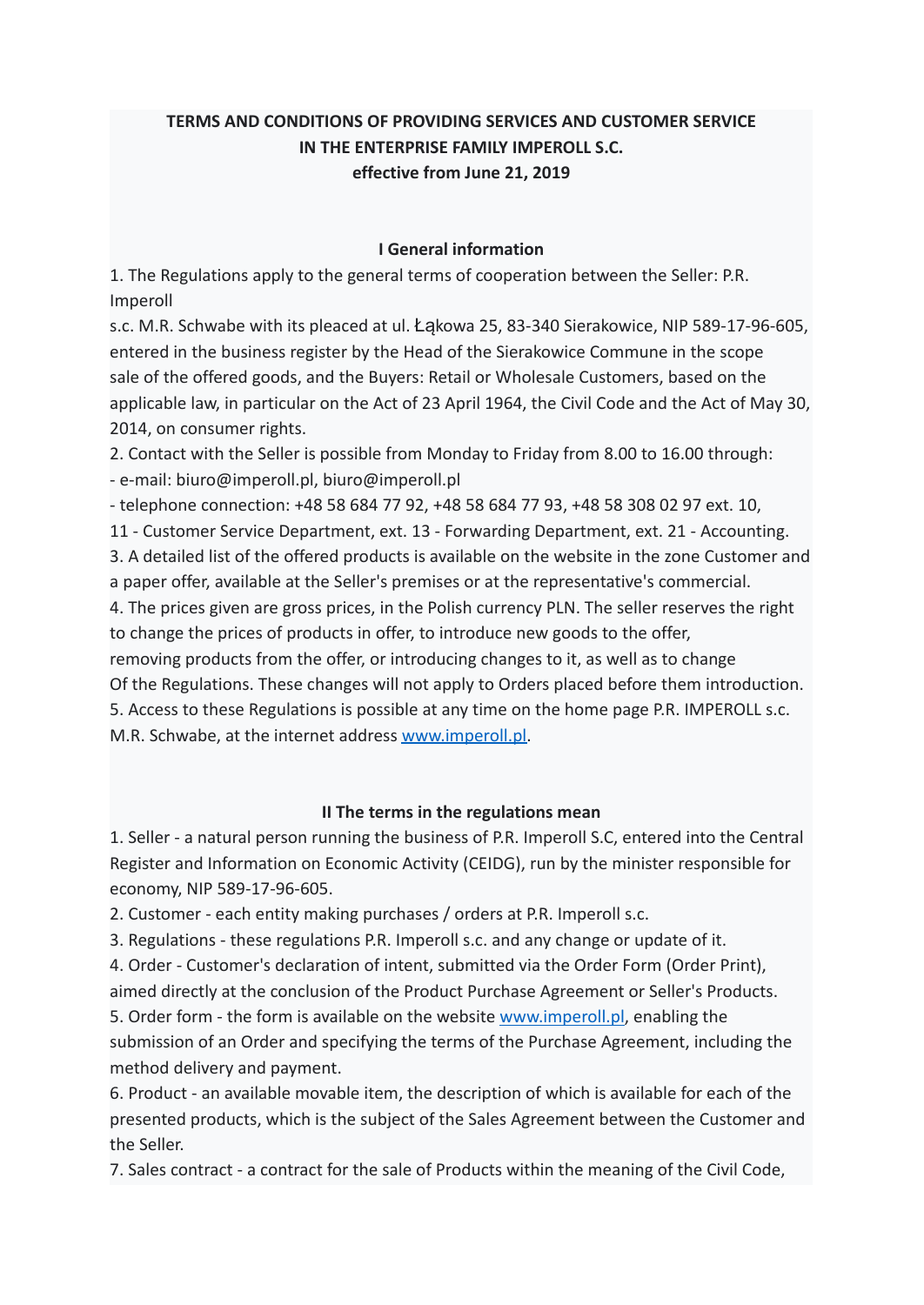concluded between the Seller and the Customer.

8. Civil Code - the Act of April 23, 1964 (Journal of Laws No. 16, item 93, as amended) 9. Consumer Rights Act - the Act of 30 May 2014 on consumer rights (Journal of Laws of 2014, No. 827).

10. Working days - days from Monday to Friday, excluding public holidays work.

### **III Properties of products offered by P.R. Imperoll S.C.**

1. Catalogs, templates and samples are available to customers in the Seller's Customer Service Department.

2. Catalogs for Wholesale Customers that enable the presentation and sale of products for individual customers, they are payable. The payment is one-time, and the value of the complete catalog is agreed individually with the Wholesale Customer.

3. The set of price lists includes: Price list for pleated blinds - 1, price list for roller blinds with fabric traditional - 2, Price list of roller blinds with Day and Night fabric - 3, Price list of blinds - 4, Price list of mosquito nets - 5, Price list for Screen type roller shutters - 6.

4. Each Price List contains the exact product offered by the Seller description of the system, method of window measurement and installation of the window cover.

5. Price lists contain information on possible maximum heights and widths fabrics that are used in the systems concerned.

6. The limitations of the given system or fabric and their comments are detailed under the product description.

7. There may be discrepancies in the colors of fabrics and differences in the color of cassettes and guides due to the different series in the production stages.

8. Each product installed on the sash (invasive or non-invasive) is limited the possibility of opening the sash of the window, and the wall on which the window or window cover is located may be damaged.

9. The fabrics used for the production of roller blinds have the right to heat up with less or greater degree, depending on the degree of sunlight in the place where they are located. 10. Each offered pleated blind comes with an instruction manual.

11. The heights of chains / beads in the Free Hanging and Mini Systems used for control of the window cover meet the European Union standards.

12. The Price Lists specify the largest possible sizes for the application of which the systems perform their functions properly. On larger sized systems, there may occur unwanted behavior of the fabric, cassette, tube or profiles .

Window covers with dimensions larger than those recommended are exposed to:

- bending of movable and fixed beams,

- uneven work of the right and left sides,

- deviation of movable and fixed beams,

- fabric falling and uneven draping,

- fabric waving.

13. In the case of pleated blind instalation, there is a gap between the pleated blind, and the glass gasket.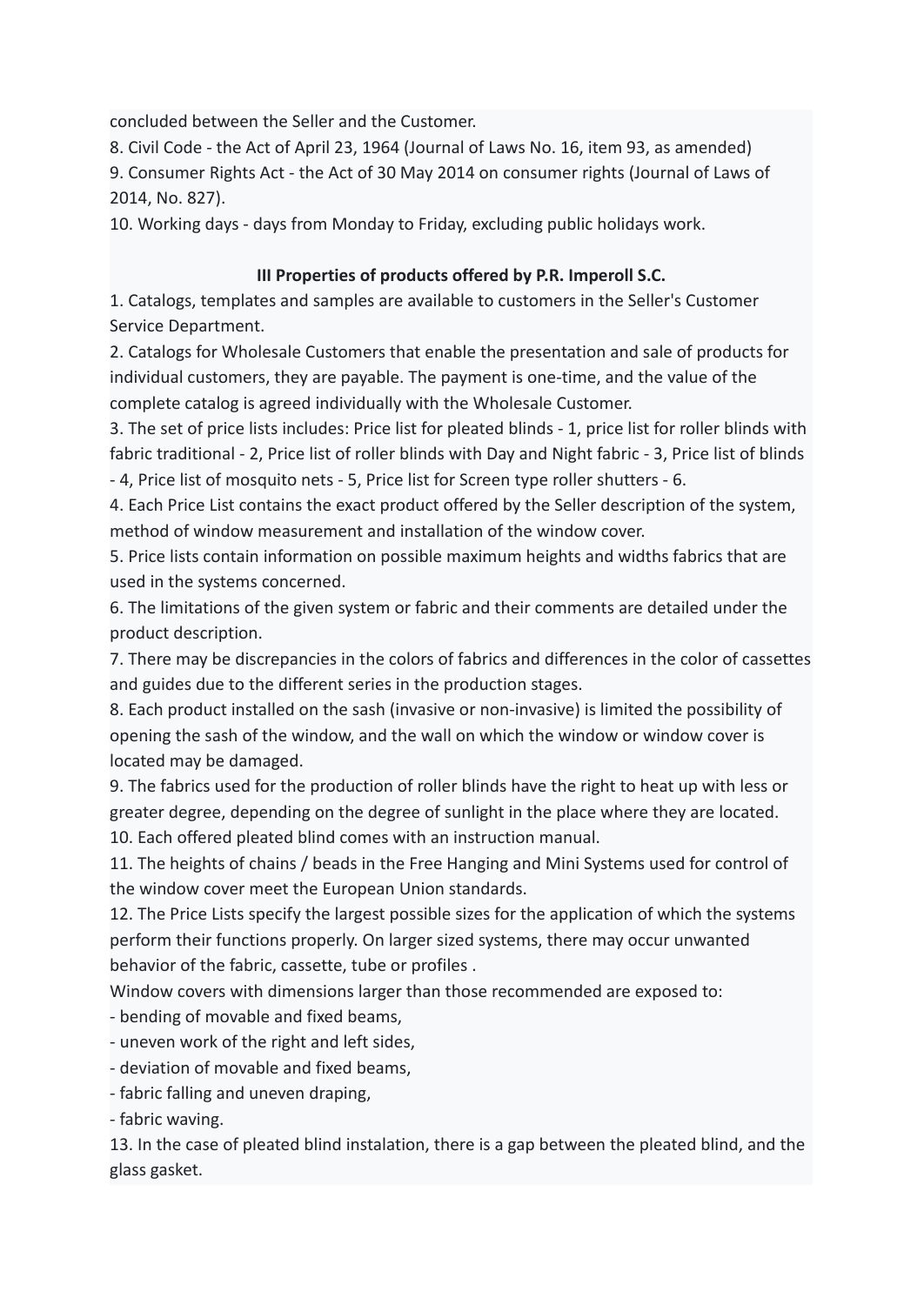14. Due to the very high thermal insulation, BO fabrics (Montreal and Palma) are not recommended to used them in the case of installation in the light of the glass. The information does not concern systems used in roof windows.

15. In the Prestige PCV and Prestige ALU systems, Termo fabrics cannot be applied. Any orders made / sold will be under the customer's responsibility.

16. We do not use Prestige PCV and Prestige ALU systems in triple-glazed windows.

### **IV Placing orders for products offered by Imperoll s.c.**

1. Orders should be placed only on order forms or via the Imperoll wholesale panel.

2. All order forms are available for download on the Seller's website [www.imperoll.pl](http://www.imperoll.pl).

3. When placing an order, pay attention to its completeness to correct order processing, production and sales. All dimensions and data are required on the order form.

4. After receiving an incomplete order by the Seller, the Seller is obliged to send an e-mail informing about its incompleteness. The seller is not obligated to contact by phone.

5. Orders should be placed by e-mail at: zamowienia@imperoll.pl or by fax: +48 58 684 77 93, +48 58 684 77 92, +48 58 30 802 97 - ext. 14.

6. Orders placed by phone will not be accepted.

7. Placing an order is tantamount to accepting the Regulations of P.R. Imperoll s.c.

## **V Time of order fulfillment**

1. Orders are processed within 5 to 10 working days from the date of submission. Order's time execution depends on the selected system and the type of window cover.

2. The day the order is placed is day zero.

3. Orders can be canceled and corrected only on day zero - on the day of sending orders.

4. The order fulfillment period may be slightly extended for reasons beyond Seller control. The customer will be informed immediately about this fact. Seller will propose a different order fulfillment date. If the customer does not accept the new date execution of the order, then the order is treated as null and void, and neither part is liable for non-performance of the contract.

5. Orders sent on the same day by 15.30 will be processed together, incl same time.

6. Orders sent on different days will not be processed simultaneously.

7. Customers make prepayments on the basis of Pro Forma invoices sent electronically.

8. Orders of customers who use prepayment as a form of payment, will be processed from the moment the amount is credited to the Seller's bank account or received by the seller the confirmation of the transfer.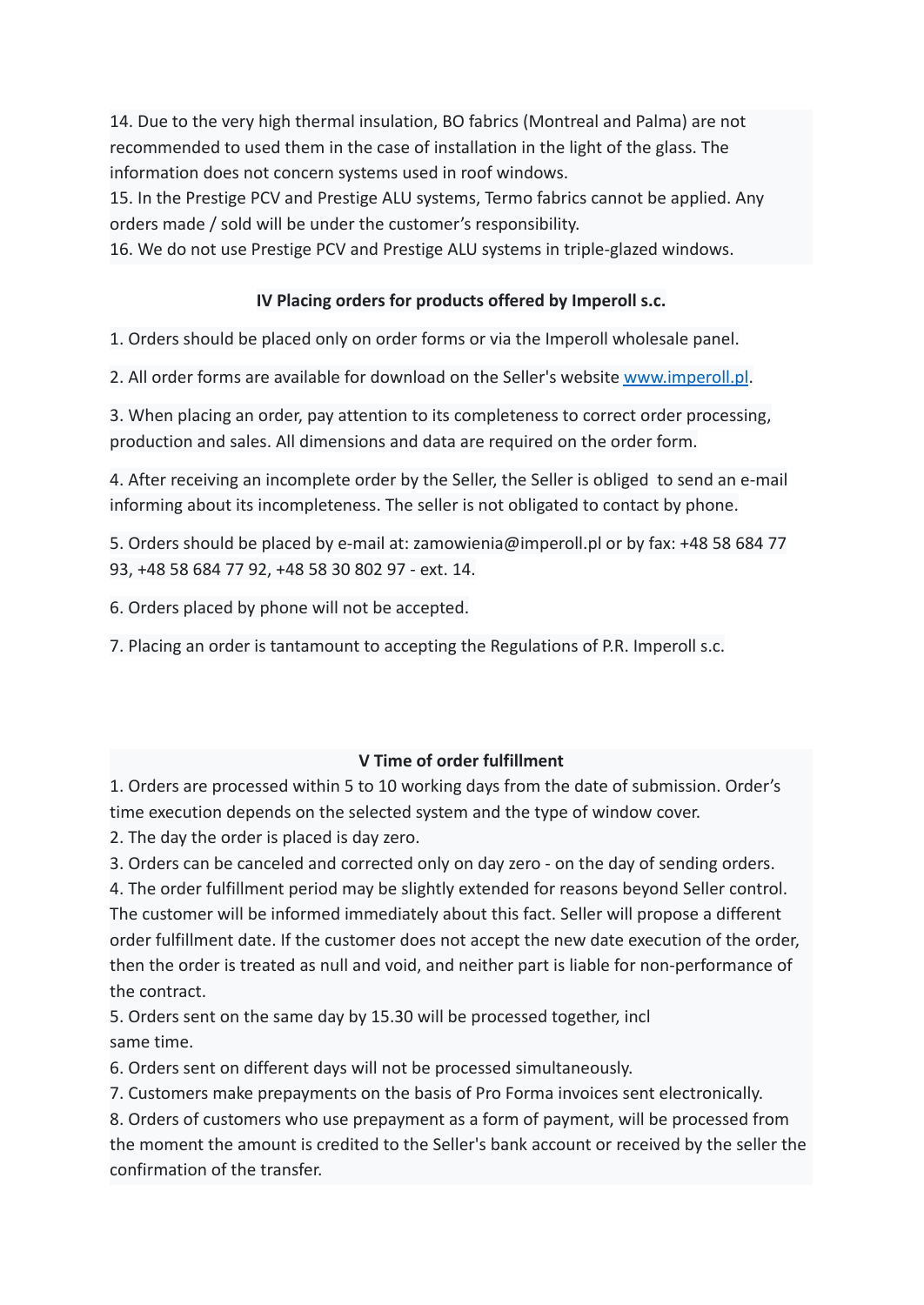#### **VI Shipment of completed orders**

1. The seller sends orders in cardboard packages via the company UPS or DPD courier service.

2. The time of delivery via a courier company in Poland will be 2 working days from the date of order acceptance by the courier service provider.

3. If the seat / place of residence of the Customer is located outside the Poland borders, the Seller (after confirming the acceptance of the order) informs the Customer about the fees amount for the delivery of the ordered goods and sends him a Pro Forma invoice, on the basis of which the customer makes the payment. Upon receipt of the fees, the Seller delivers the ordered goods to the Customer in the manner indicated in the order, but delivery dates referred to in paragraph 2 may be extended, no however, more than 14 working days in relation to the original deadlines.

4. Upon receipt of the parcel, the Customer should check it for damage external, e.g. broken foil, broken cardboard, broken packaging tape with a logo P.R. Imperoll s.c. or some other tape stuck.

5. In case of damage to the package / shipment, the delivering person should be notified immediately (courier) about your willingness to submit a complaint and notify the Seller's Forwarding Department: +48 58 684 77 92 ext. 13. Additionally, the customer should keep the damaged outer packaging and take photos of the package / parcel.

6. In case of delays in delivering the parcel by the courier company, the Customer has the right to direct contact with an intermediary.

7. As a result of not collecting the parcel by the customer and charging additional costs by the intermediary (courier company), the Seller will charge the Customer with them.

8. The seller is not responsible for the quality of the services provided by the intermediary (courier company).

## **VII Prices and fees payable for the delivery of the ordered products**

1. At the time of placing an order by the Customer, the current price shall apply pricelist. The given price is a gross price and includes the tax on goods and services at the rate

valid at the time of ordering.

#### **VIII Warranty**

Pursuant to Art. 577. and art. 5771 of the Civil Code; talking about the warranty on sale, and formulating a warranty statement:

1. The warranty card for the products offered by the Seller is available on the website www.imperoll.pl in the download tab.

2. The Seller provides a two-year product warranty for Retail Customers and annual for Wholesale Customers / Intermediaries. The warranty period is valid from the date of purchase.

3. The warranty does not cover:

- mechanical damage and defects caused by them,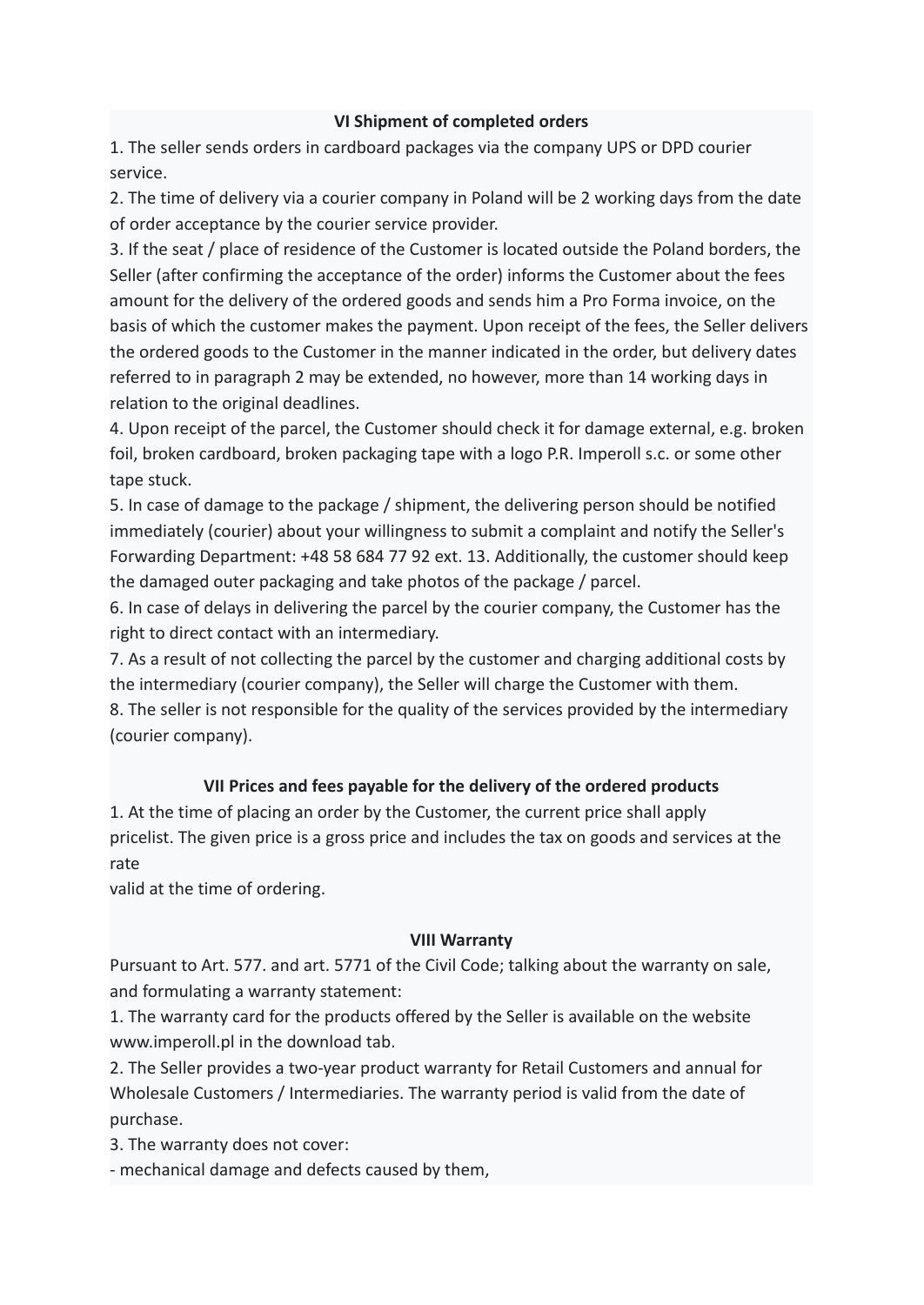- damage resulting from improper assembly, changes or repairs of the product made by persons not authorized by the Seller,

- damage resulting from the use of spare parts or accessories other than used by the Manufacturer / Seller,

- damage resulting from use of the product not in accordance with the intended use,

- damage resulting from improper cleaning of the product,

- changes in the color of the material caused by the action of weather conditions,

- repairs resulting from incorrect data provided for the order (window measurements, glass measurements, total dimensions of window covers, etc.) by the customer.

4. For products that are marked in the Price Lists as being able to be produced, but on the customer's responsibility, the warranty is not given, because they are only made on Client's responsibility.

### **IX Returns**

1. The customer has the right to cancel the order or make changes to the order only in day zero, i.e. on the day of sending the original order.

2. The Seller does not accept order cancellations on a day later than zero.

3. The seller does not accept returns of manufactured products due to made-to-measure goods provided by the customer. All products offered by Imperoll s.c .. are personalized.

4. When purchasing a finished product that is not made to individual order, the right to withdraw from the contract is entitled to the consumer, if concludes a distance contract, i.e. outside the Seller's premises within 14 days, counted from the day the order is delivered.

## **X Complaints**

1. Complaints should be submitted in writing, only on the complaint protocol, which is available on the website www.imperoll.pl in the download tab.

2. The complaint protocol should be supplemented in detail and the defects described.

3. Complaints submitted using a different complaint form will not be considered.

4. A correctly completed complaint protocol should be submitted to the headquarters of P.R. Imperoll s.c. or send it by e-mail to the following e-mail address: reklamacje@imperoll.pl.

5. The submitted complaint protocol should be accompanied by photos of the entire complaint the product and its defects.

6. The condition for accepting a complaint is the delivery of a complaint protocol, photos and the product itself to the headquarter of P.R. Imperoll s.c., 25 Łąkowa Street, 83-340 Sierakowice.

7. The Seller, at the request of the Customer, may help the Customer deliver the goods to the company's headquarter.